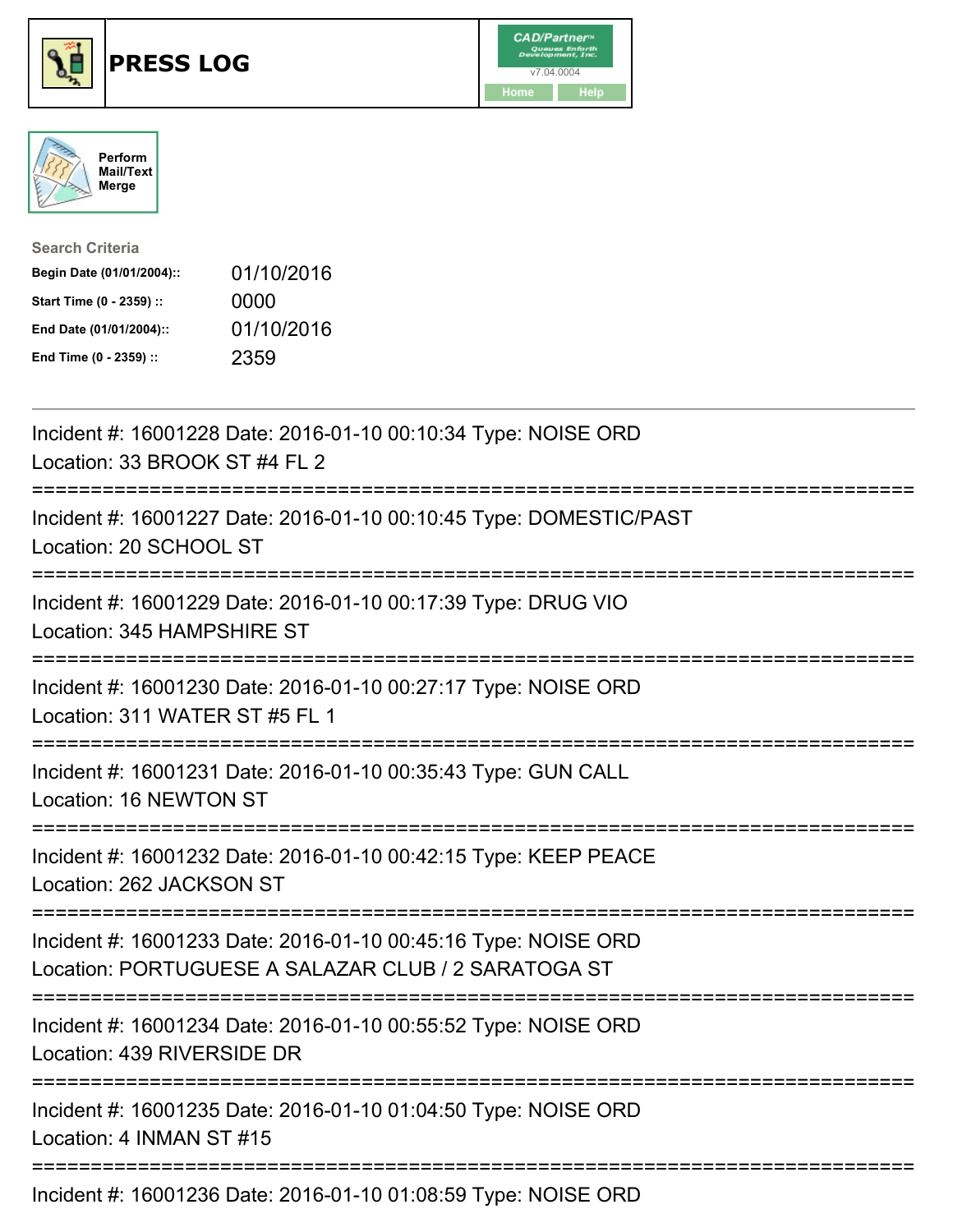| Location: ANDOVER ST & FOSTER ST                                                                                                              |
|-----------------------------------------------------------------------------------------------------------------------------------------------|
| Incident #: 16001237 Date: 2016-01-10 01:11:44 Type: NOISE ORD<br>Location: 51 1/2 PORTLAND ST FL 2<br>====================================== |
| Incident #: 16001238 Date: 2016-01-10 01:12:25 Type: NOISE ORD<br>Location: 4 INMAN ST #25                                                    |
| Incident #: 16001239 Date: 2016-01-10 01:14:04 Type: NOISE ORD<br>Location: 48 EXCHANGE ST FL 1<br>==================================         |
| Incident #: 16001240 Date: 2016-01-10 01:18:54 Type: NOISE ORD<br>Location: 473 ESSEX ST #13                                                  |
| Incident #: 16001241 Date: 2016-01-10 01:19:51 Type: M/V STOP<br>Location: HAVERHILL ST & JACKSON ST                                          |
| ====================<br>Incident #: 16001243 Date: 2016-01-10 01:22:31 Type: SUS PERS/MV<br>Location: 87 DURSO AV                             |
| Incident #: 16001242 Date: 2016-01-10 01:23:32 Type: M/V STOP<br>Location: APPLETON ST & ESSEX ST                                             |
| -------------<br>Incident #: 16001244 Date: 2016-01-10 01:26:41 Type: DISTURBANCE<br>Location: ARLINGTON ST & BROADWAY                        |
| Incident #: 16001245 Date: 2016-01-10 01:34:18 Type: AUTO ACC/UNK PI<br>Location: ALDER ST & EXCHANGE ST                                      |
| Incident #: 16001246 Date: 2016-01-10 01:36:03 Type: SHOTS FIRED<br>Location: SAM'S FOOD STORE / 389 BROADWAY                                 |
| Incident #: 16001247 Date: 2016-01-10 01:45:57 Type: DISTURBANCE<br>Location: 415 HIGH ST                                                     |
| Incident #: 16001248 Date: 2016-01-10 01:47:33 Type: UNWANTEDGUEST<br>Location: 204 LAWRENCE ST #RIGHT FL 2                                   |
| Incident #: 16001250 Date: 2016-01-10 01:51:21 Type: CK WELL BEING<br>Location: BIG N' BEEFY / 415 BROADWAY                                   |
| Incident #: 16001249 Date: 2016-01-10 01:51:30 Type: NOISE ORD                                                                                |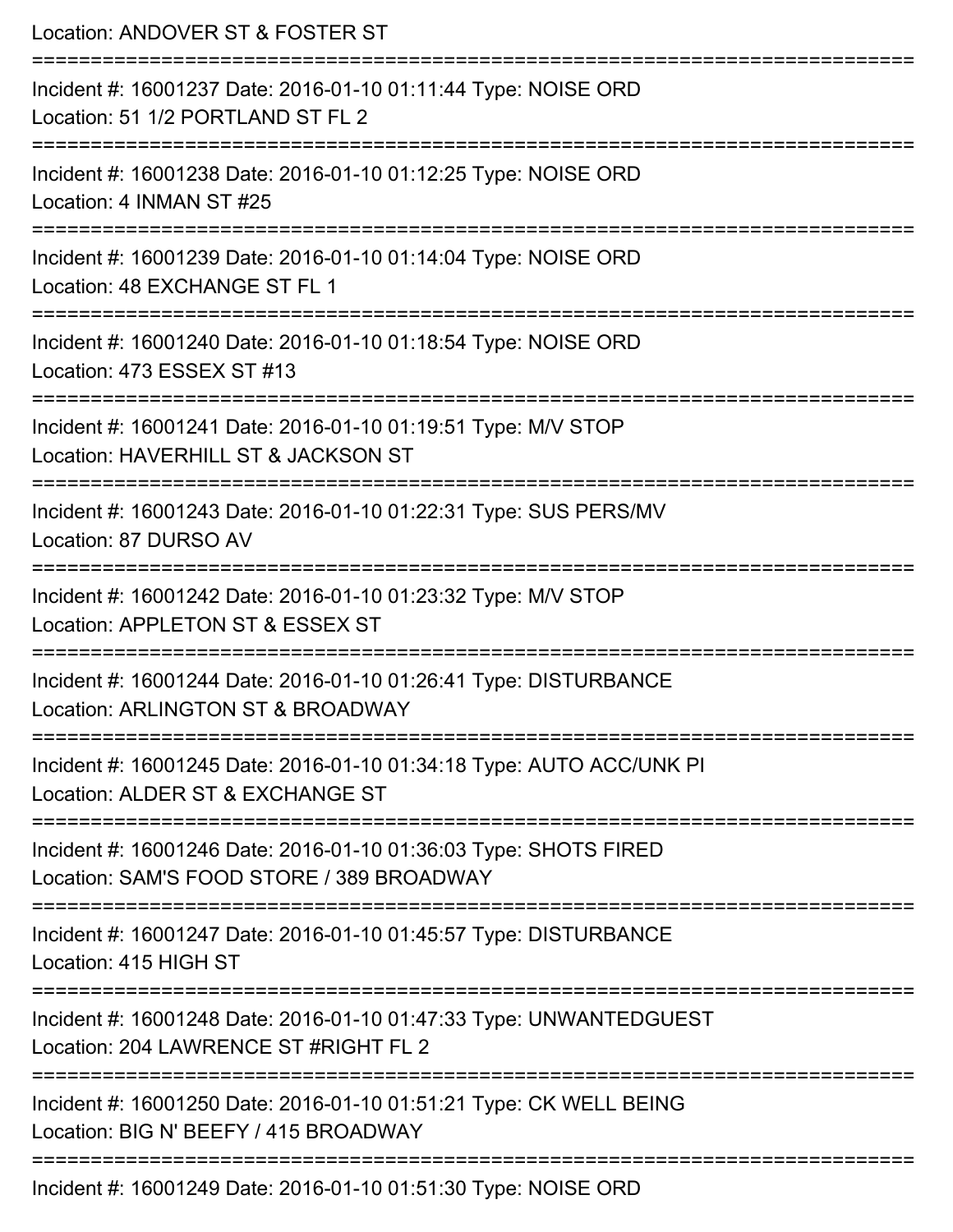| Incident #: 16001251 Date: 2016-01-10 01:53:18 Type: NOISE ORD<br>Location: 4 SHERIDAN ST                          |
|--------------------------------------------------------------------------------------------------------------------|
| Incident #: 16001252 Date: 2016-01-10 02:02:55 Type: HIT & RUN M/V<br>Location: PROSPECT ST & VINE ST              |
| Incident #: 16001253 Date: 2016-01-10 02:05:08 Type: MEDIC SUPPORT<br>Location: 2 MUSEUM SQ FL 10                  |
| Incident #: 16001254 Date: 2016-01-10 02:07:07 Type: B&E/PROG<br>Location: 245 PROSPECT ST FL 1                    |
| Incident #: 16001255 Date: 2016-01-10 02:07:45 Type: NOISE ORD<br>Location: 89 BOXFORD ST                          |
| Incident #: 16001256 Date: 2016-01-10 02:18:17 Type: NOISE ORD<br>Location: 439 RIVERSIDE DR #1 FL 1               |
| Incident #: 16001257 Date: 2016-01-10 03:29:54 Type: M/V STOP<br>Location: FARNHAM ST & FOSTER ST                  |
| Incident #: 16001258 Date: 2016-01-10 03:36:46 Type: M/V STOP<br>Location: E HAVERHILL ST & PROSPECT ST            |
| Incident #: 16001259 Date: 2016-01-10 04:12:55 Type: TOW/ABANDONED<br>Location: ANDOVER ST & NEWTON ST             |
| Incident #: 16001260 Date: 2016-01-10 04:59:57 Type: NOISE ORD<br>Location: 59 TENNEY ST FL 1                      |
| Incident #: 16001261 Date: 2016-01-10 06:02:32 Type: DISORDERLY<br>Location: 11 LAWRENCE ST FL 4                   |
| Incident #: 16001262 Date: 2016-01-10 07:01:50 Type: PARK & WALK<br><b>Location: BROADWAY</b>                      |
| Incident #: 16001263 Date: 2016-01-10 07:18:37 Type: MAN DOWN<br>Location: HAFFNERS GAS STATION / 463 HAVERHILL ST |
| Incident #: 16001264 Date: 2016-01-10 08:05:03 Type: ALARMS                                                        |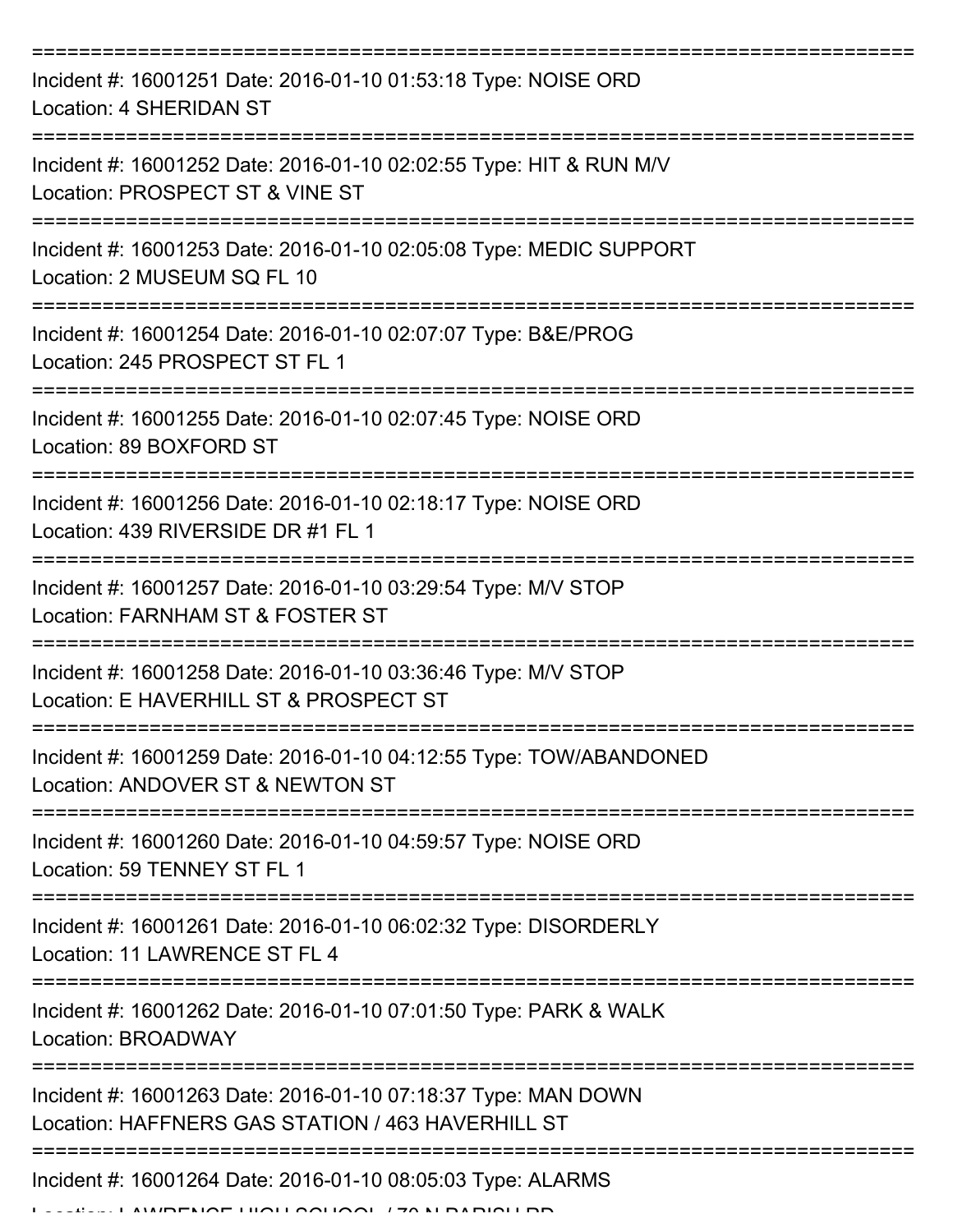| Incident #: 16001265 Date: 2016-01-10 09:13:41 Type: SUS PERS/MV<br>Location: MCDONALDS / 50 BROADWAY         |
|---------------------------------------------------------------------------------------------------------------|
| Incident #: 16001266 Date: 2016-01-10 09:32:11 Type: DISTURBANCE<br>Location: SWAN LAUNDRY / 264 S UNION ST   |
| Incident #: 16001267 Date: 2016-01-10 09:39:59 Type: SUS PERS/MV<br>Location: 50 BROADWAY                     |
| Incident #: 16001268 Date: 2016-01-10 09:43:54 Type: ALARM/BURG<br>Location: 95 E HAVERHILL ST                |
| Incident #: 16001269 Date: 2016-01-10 09:54:03 Type: SUS PERS/MV<br>Location: 50 BROADWAY                     |
| Incident #: 16001270 Date: 2016-01-10 09:56:29 Type: M/V STOP<br>Location: LAWRENCE ST & LOWELL ST            |
| Incident #: 16001271 Date: 2016-01-10 09:58:02 Type: M/V STOP<br>Location: 187 OSGOOD ST                      |
| Incident #: 16001272 Date: 2016-01-10 10:00:32 Type: ALARM/BURG<br>Location: WEATHERBEE SCHOOL / 75 NEWTON ST |
| Incident #: 16001273 Date: 2016-01-10 10:11:00 Type: DISTURBANCE<br>Location: 154 SARATOGA ST FL 1STFL        |
| Incident #: 16001274 Date: 2016-01-10 10:16:52 Type: TOW OF M/V<br>Location: 368 HAMPSHIRE ST                 |
| Incident #: 16001275 Date: 2016-01-10 10:19:03 Type: M/V STOP<br>Location: 359 BROADWAY                       |
| Incident #: 16001276 Date: 2016-01-10 10:35:04 Type: B&E/MV/PAST<br>Location: 333 HAVERHILL ST                |
| Incident #: 16001277 Date: 2016-01-10 10:40:16 Type: M/V STOP<br>Location: 53 OSGOOD ST                       |
| Incident #: 16001278 Date: 2016-01-10 10:40:42 Type: WARRANT SERVE                                            |

Location: 359 BROADWAY #3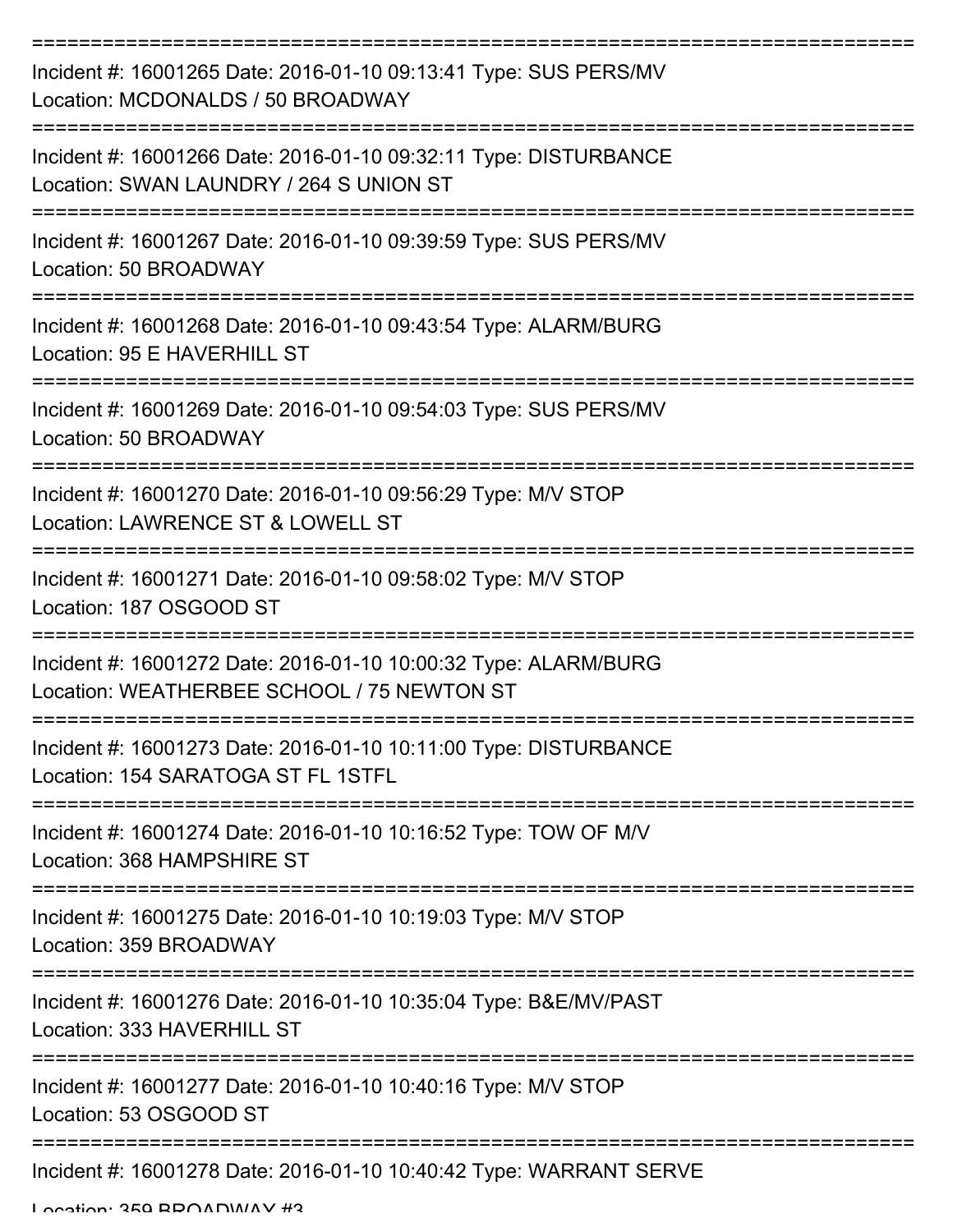| Incident #: 16001279 Date: 2016-01-10 10:58:18 Type: M/V STOP<br>Location: COMMON ST & FRANKLIN ST                   |
|----------------------------------------------------------------------------------------------------------------------|
| Incident #: 16001280 Date: 2016-01-10 11:10:49 Type: M/V STOP<br>Location: HAVERHILL ST & WEST ST                    |
| Incident #: 16001281 Date: 2016-01-10 11:12:03 Type: M/V STOP<br>Location: BROADWAY & ESSEX ST                       |
| Incident #: 16001282 Date: 2016-01-10 11:17:38 Type: M/V STOP<br>Location: BRADFORD ST & BROADWAY                    |
| Incident #: 16001283 Date: 2016-01-10 11:28:06 Type: M/V STOP<br>Location: MELVIN ST & WINTER ST                     |
| Incident #: 16001284 Date: 2016-01-10 11:43:49 Type: MAL DAMAGE<br>Location: PAN PIZZA / 662 HAVERHILL ST            |
| Incident #: 16001285 Date: 2016-01-10 11:55:05 Type: ALARM/BURG<br>Location: 121 FARLEY ST                           |
| Incident #: 16001286 Date: 2016-01-10 12:00:21 Type: ALARM/BURG<br>Location: CITY HALL / 200 COMMON ST               |
| Incident #: 16001287 Date: 2016-01-10 12:12:40 Type: ALARM/BURG<br>Location: SUPERIOR CLEANERS / 37 ESSEX ST         |
| Incident #: 16001288 Date: 2016-01-10 12:16:30 Type: TRESPASSING<br>Location: 12 NELSON ST                           |
| Incident #: 16001289 Date: 2016-01-10 12:17:20 Type: WIRE DOWN<br><b>Location: 59 TREMONT ST</b>                     |
| Incident #: 16001290 Date: 2016-01-10 12:32:29 Type: ALARM/BURG<br>Location: WHITTEMORE PERLITE CO INC / 30 GLENN ST |
| Incident #: 16001291 Date: 2016-01-10 12:33:20 Type: LOST PROPERTY<br>Location: 90 LOWELL ST                         |
| Incident #: 16001292 Date: 2016-01-10 12:46:52 Type: ALARM/BURG<br>Location: DIKEMEN WELDING / 85 BLANCHARD ST       |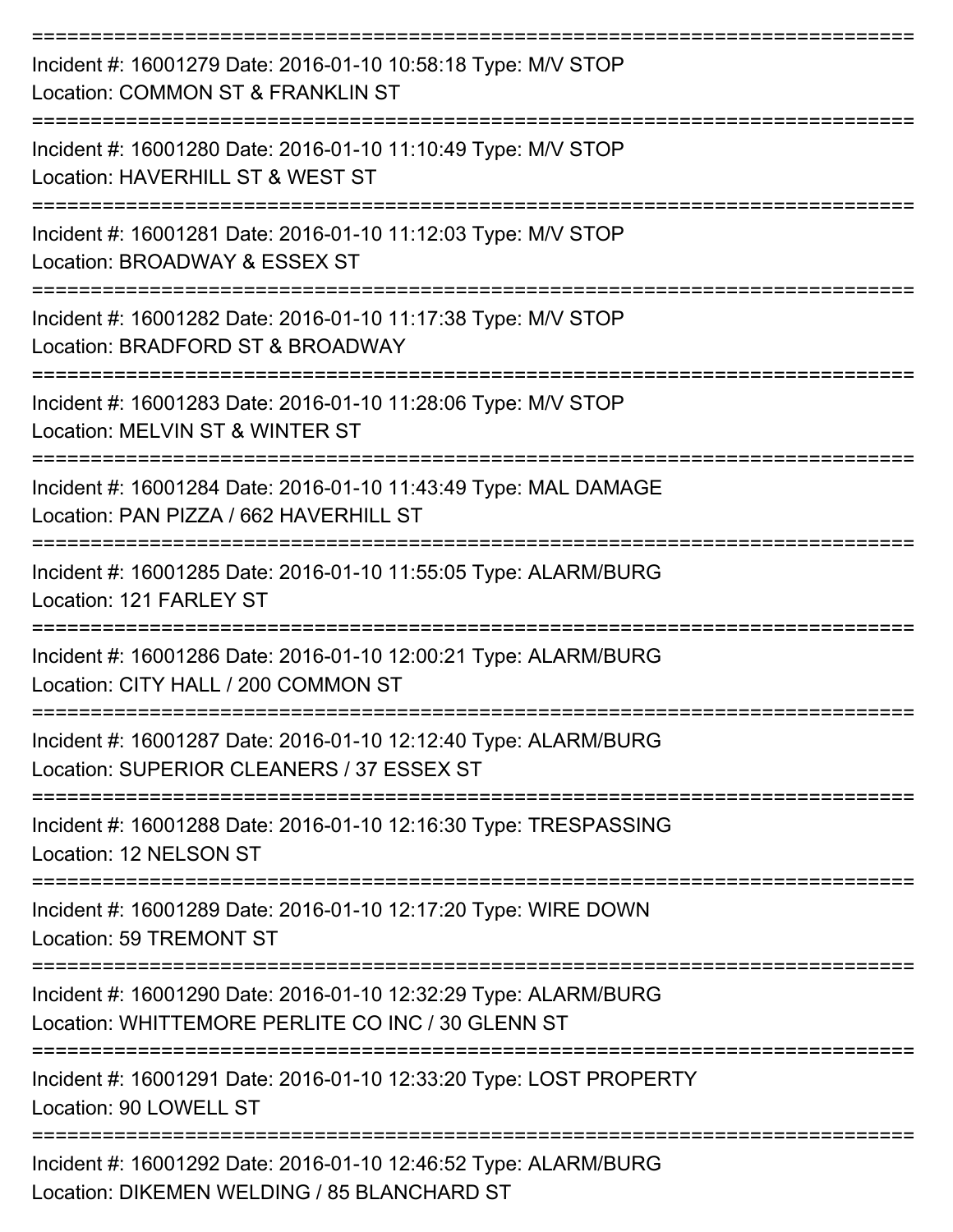| Incident #: 16001293 Date: 2016-01-10 12:55:20 Type: MEDIC SUPPORT<br>Location: 23 BODWELL ST #2ND                                   |
|--------------------------------------------------------------------------------------------------------------------------------------|
| Incident #: 16001294 Date: 2016-01-10 13:01:21 Type: AUTO ACC/NO PI<br>Location: BUNKERHILL ST & MYRTLE ST                           |
| Incident #: 16001295 Date: 2016-01-10 13:02:33 Type: GENERAL SERV<br><b>Location: 2 METHUEN ST</b><br>============================== |
| Incident #: 16001296 Date: 2016-01-10 13:10:20 Type: BUILDING CHK<br>Location: 11 HUDSON AV                                          |
| Incident #: 16001297 Date: 2016-01-10 14:01:00 Type: M/V STOP<br>Location: S BROADWAY & SHAW ST                                      |
| Incident #: 16001298 Date: 2016-01-10 14:03:36 Type: M/V STOP<br>Location: 309 ANDOVER ST                                            |
| Incident #: 16001299 Date: 2016-01-10 14:16:01 Type: DOMESTIC/PROG<br>Location: 628 LOWELL ST FL 2NDFL                               |
| Incident #: 16001300 Date: 2016-01-10 14:47:13 Type: HIT & RUN M/V<br>Location: FERN ST & LAWRENCE ST                                |
| Incident #: 16001301 Date: 2016-01-10 15:03:47 Type: WARRANT SERVE<br>Location: CHARLIE'S DINER / 279 S BROADWAY                     |
| Incident #: 16001302 Date: 2016-01-10 15:10:01 Type: ALARM/BURG<br>Location: DUNKIN / 579 ANDOVER ST                                 |
| Incident #: 16001303 Date: 2016-01-10 15:15:38 Type: M/V STOP<br>Location: 379 ANDOVER ST                                            |
| Incident #: 16001304 Date: 2016-01-10 15:31:48 Type: GENERAL SERV<br>Location: HAFFNERS GAS STATION / 262 LAWRENCE ST                |
| Incident #: 16001306 Date: 2016-01-10 15:56:18 Type: HIT & RUN PRO<br>Location: GREENWOOD ST & LOWELL ST                             |
| Incident #: 16001305 Date: 2016-01-10 15:56:20 Type: ALARM/BURG<br>Location: 136 WATER ST                                            |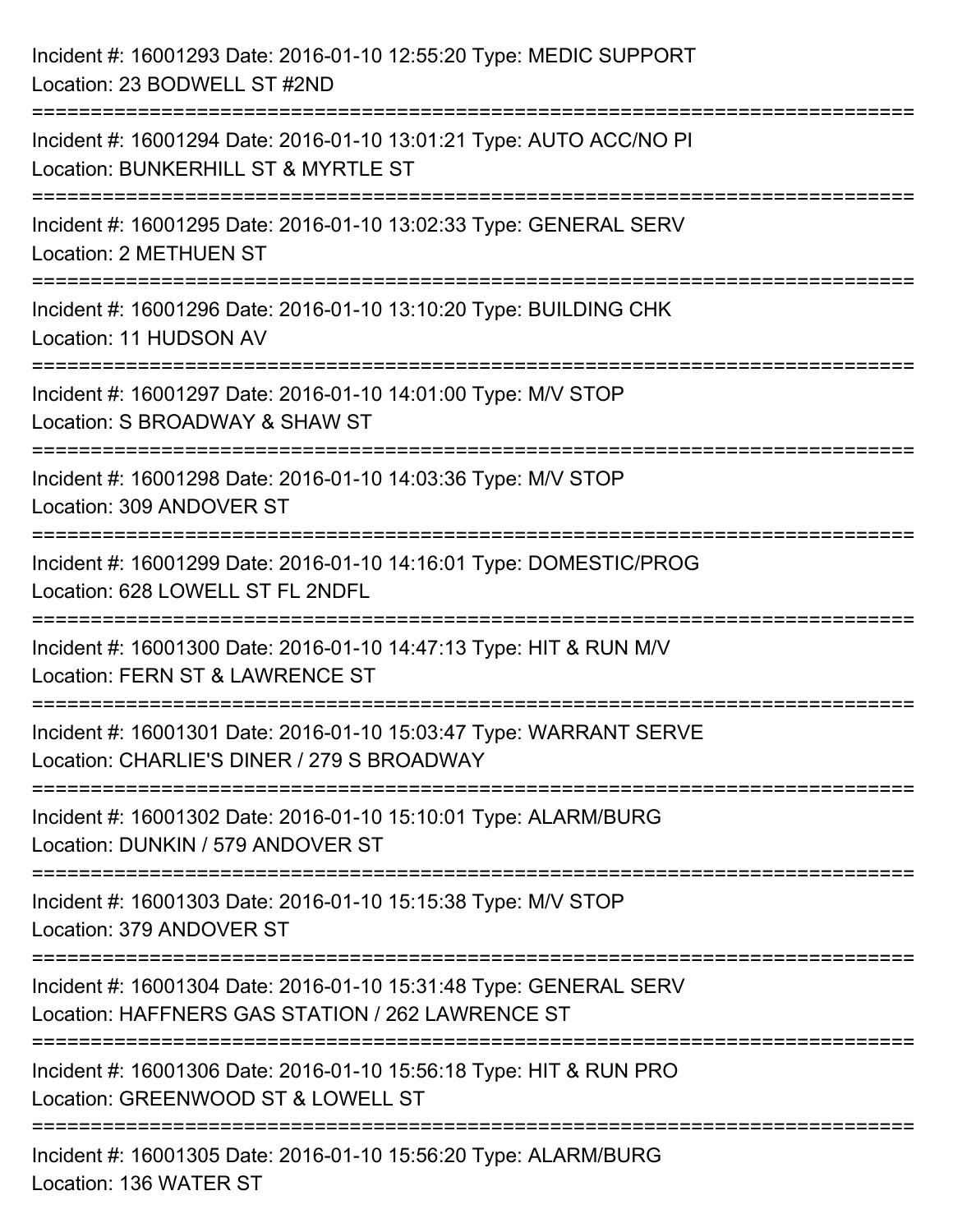| Incident #: 16001307 Date: 2016-01-10 16:12:53 Type: ALARM/BURG<br>Location: COMMONWEALTH MOTORS NISSAN / 1 COMMONWEALTH DR        |
|------------------------------------------------------------------------------------------------------------------------------------|
| Incident #: 16001308 Date: 2016-01-10 16:24:06 Type: SUS PERS/MV<br>Location: 90 LOWELL ST                                         |
| Incident #: 16001309 Date: 2016-01-10 16:48:46 Type: ALARM/BURG<br>Location: VELAZQUEZ RESD / 1 BEACON AV #APT 116                 |
| Incident #: 16001310 Date: 2016-01-10 17:21:48 Type: M/V STOP<br>Location: HAVERHILL ST & JACKSON ST                               |
| Incident #: 16001311 Date: 2016-01-10 17:28:22 Type: MV/BLOCKING<br>Location: 199 WILLOW ST                                        |
| Incident #: 16001312 Date: 2016-01-10 17:43:03 Type: LARCENY/PAST<br>Location: 32 LAWRENCE ST                                      |
| Incident #: 16001313 Date: 2016-01-10 17:49:12 Type: M/V STOP<br>Location: MERRIMACK ST & PARKER ST                                |
| Incident #: 16001314 Date: 2016-01-10 17:52:53 Type: M/V STOP<br>Location: PARKER ST & SPRINGFIELD ST                              |
| Incident #: 16001315 Date: 2016-01-10 17:55:55 Type: LARCENY/PAST<br>Location: 32 LAWRENCE ST                                      |
| Incident #: 16001316 Date: 2016-01-10 18:07:00 Type: AUTO ACC/UNK PI<br>Location: 63 NEWTON ST<br>:=============================== |
| Incident #: 16001317 Date: 2016-01-10 18:11:23 Type: 209A/VIOLATION<br>Location: 21 BROOK ST FL 2                                  |
| Incident #: 16001318 Date: 2016-01-10 18:12:03 Type: UNKNOWN PROB<br>Location: 44 CLIFTON ST                                       |
| Incident #: 16001319 Date: 2016-01-10 18:12:15 Type: MV/BLOCKING<br>Location: 41 EXCHANGE ST                                       |
| Incident #: 16001320 Date: 2016-01-10 18:15:05 Type: SPECIAL CHECK<br>Location: METHUEN ST & MILL ST                               |

===========================================================================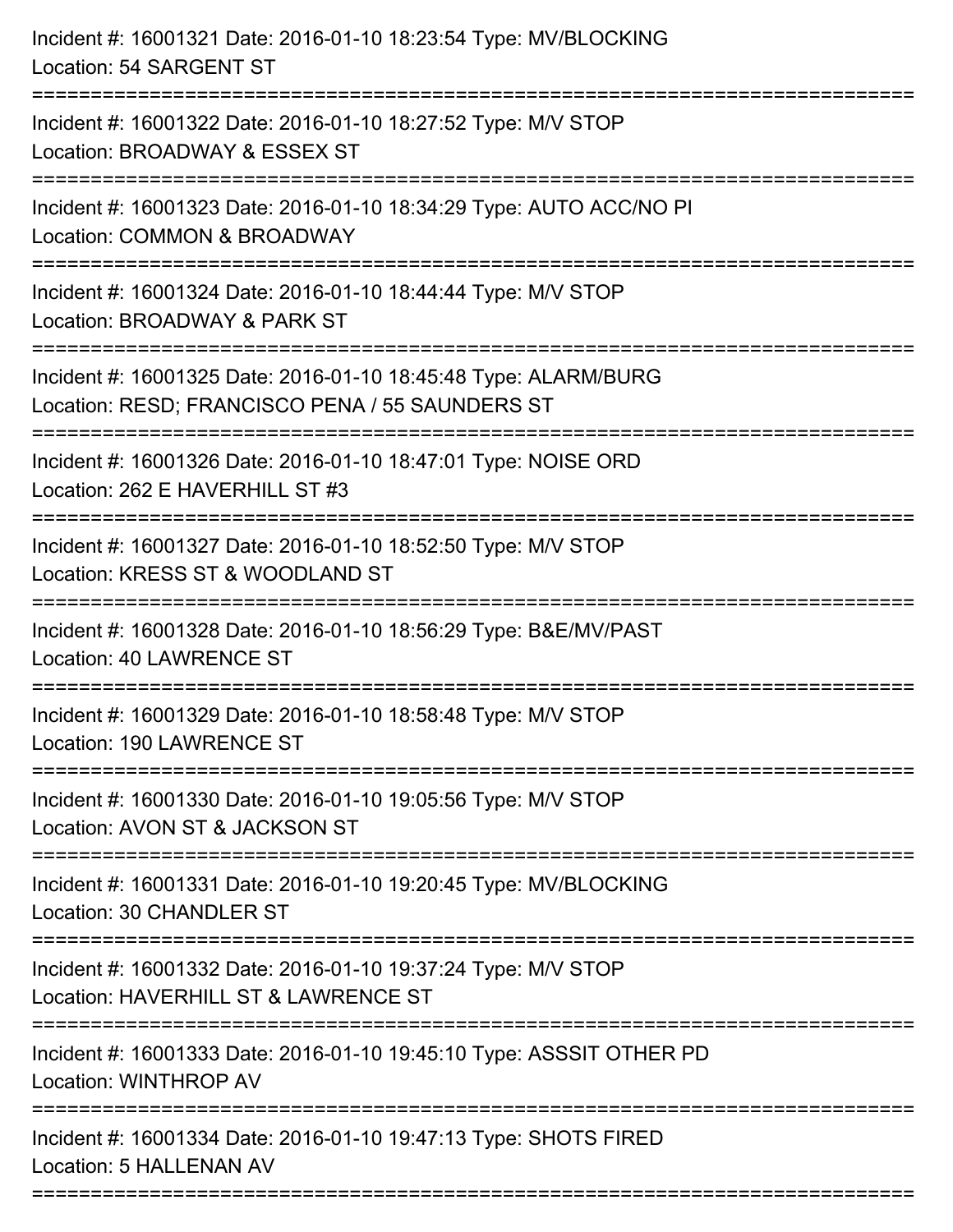Location: 340 HAVERHILL ST

| Incident #: 16001336 Date: 2016-01-10 19:51:05 Type: SHOTS FIRED<br>Location: 8 HALLENAN AV                |
|------------------------------------------------------------------------------------------------------------|
| Incident #: 16001337 Date: 2016-01-10 20:03:21 Type: WOMAN DOWN<br>Location: 47 OSGOOD ST FL 2             |
| Incident #: 16001338 Date: 2016-01-10 20:47:57 Type: UNWANTEDGUEST<br>Location: 87 ALDER ST FL 3           |
| Incident #: 16001339 Date: 2016-01-10 21:06:06 Type: M/V STOP<br>Location: 300 HAMPSHIRE ST                |
| Incident #: 16001340 Date: 2016-01-10 21:12:11 Type: NOTIFICATION<br>Location: 239 ANDOVER ST #3           |
| Incident #: 16001341 Date: 2016-01-10 21:14:13 Type: M/V STOP<br>Location: ALDER ST & WALNUT ST            |
| Incident #: 16001343 Date: 2016-01-10 21:31:37 Type: ALARM/BURG<br>Location: M&K AUTO REPAIR / 134 WEST ST |
| Incident #: 16001342 Date: 2016-01-10 21:31:47 Type: M/V STOP<br>Location: 650 S UNION ST                  |
| Incident #: 16001344 Date: 2016-01-10 21:32:58 Type: DOMESTIC/PROG<br>Location: 104 LEXINGTON ST #1 FL 1   |
| Incident #: 16001345 Date: 2016-01-10 21:33:15 Type: B&E/MV/PAST<br>Location: 225 ESSEX ST                 |
| Incident #: 16001346 Date: 2016-01-10 21:50:33 Type: M/V STOP<br>Location: CANAL ST & UNION ST             |
| Incident #: 16001347 Date: 2016-01-10 21:54:14 Type: LOUD NOISE<br>Location: AMESBURY ST & COMMON ST       |
| Incident #: 16001348 Date: 2016-01-10 22:03:14 Type: SUS PERS/MV<br>Location: 110 RIVER POINTE WY          |
|                                                                                                            |